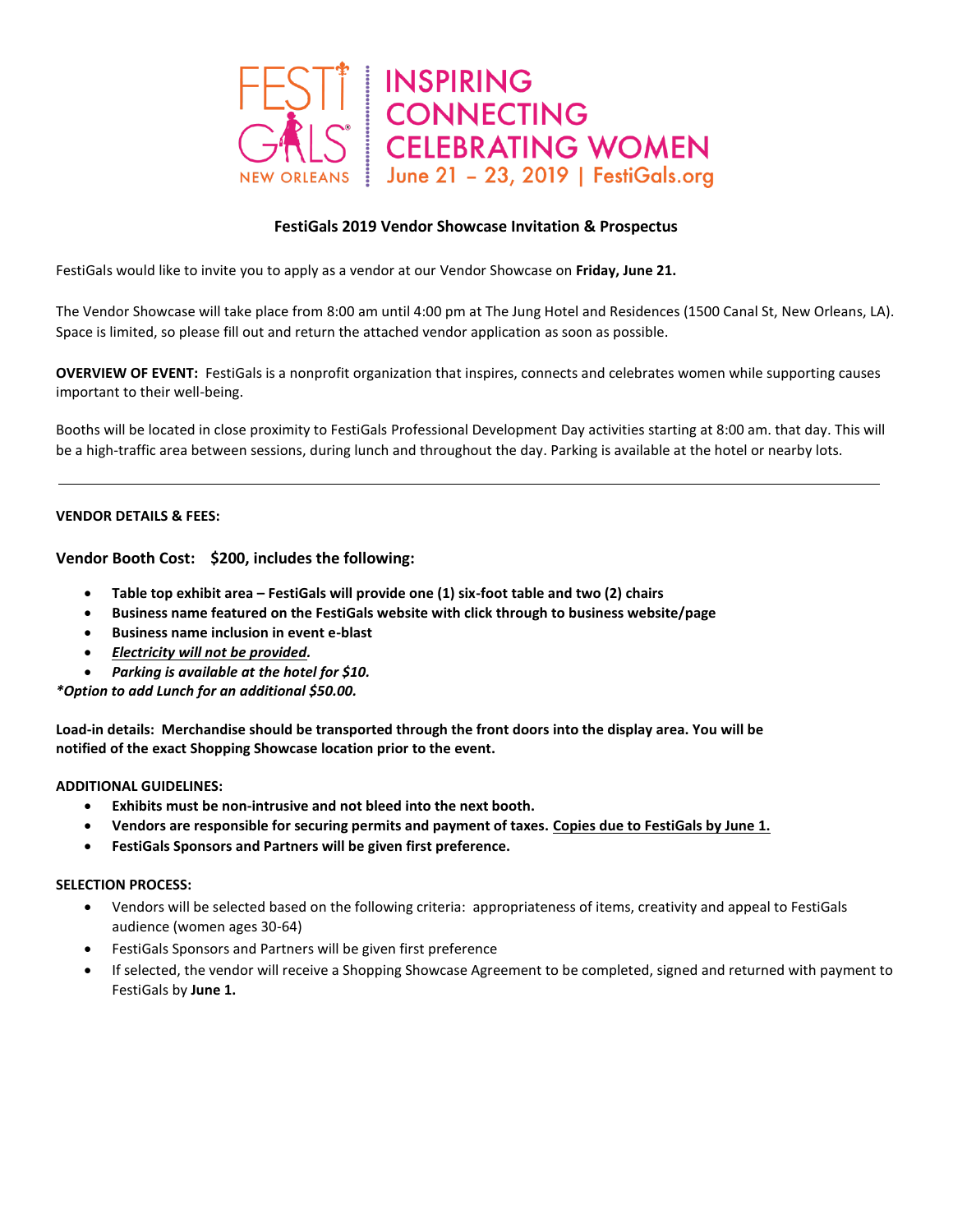# **WHY PARTICIPATE?**

- More than 1,500 women generally participate in the FestiGals weekend. Approximately 200 are expected to attend the Celebrating Women's Conference.
- Vendors will be promoted to our 7,000+ person database.
- 89% of our attendees are from Louisiana and the Gulf Coast, but you will also be exposed to women around the country. Past FestiGals participants came from 16 states including New York, Texas, Florida, Illinois, Maryland, Wisconsin and Virginia.
- The household income of attendees ranges from \$100,000-\$150,000.

## **EXHIBIT SET UP & REQUIREMENTS:**

**Set up on Thursday, June 20th from 10:00 AM – 2:00 PM or 5:00 PM – 7:00 PM and on event day from 7:00 AM - 8:00 AM for the all-day showcase on Friday.**

**No exceptions will be made on set up times due to the high traffic location for the Vendor Showcase.**

#### **\*FestiGals & The Jung Hotel and Residences are not responsible for exhibits left unattended.**

**PERMITS:** Vendors are responsible for securing permits & payment of taxes. Copies of your tax form are due to FestiGals by June 1.

| <b>EXHIBIT HOURS:</b>     | Friday, June 21, 8:00 am $-$ 4:00 pm |
|---------------------------|--------------------------------------|
| <b>EXHIBIT DISMANTLE:</b> | Friday, June 21, 4:00 pm $-5:00$ pm  |

**PAYMENT POLICY:** If accepted, FestiGals must receive your payment in full by **June 1, 2019.**

If you need assistance or additional information not covered in this email, please contact Jonni Adams or Jennifer Gabb.

Thank you and we look forward to showcasing your goods and services,

Jonni Adams [jadams@accent-dmc.com](mailto:jadams@accent-dmc.com) | 504-524-1227

Jennifer Gabb [jgabb@accent-dmc.com](mailto:jgabb@accent-dmc.com) | 504-524-1227

> 615 Baronne Street, Suite 303, New Orleans, LA 70113 | (504)524-1227 **Tax ID: 45-3087795** | [festigals.org](http://www.festigals.org/) **D** @FestiGalsNOLA @ @FestiGalsNOLA FestiGalsNewOrleans FestiGals is a nonprofit organization that inspires, connects and celebrates women while supporting causes important to their wellbeing. Founded & Produced by Diane Lyons & ACCENT New Orleans, a DMC Network Company